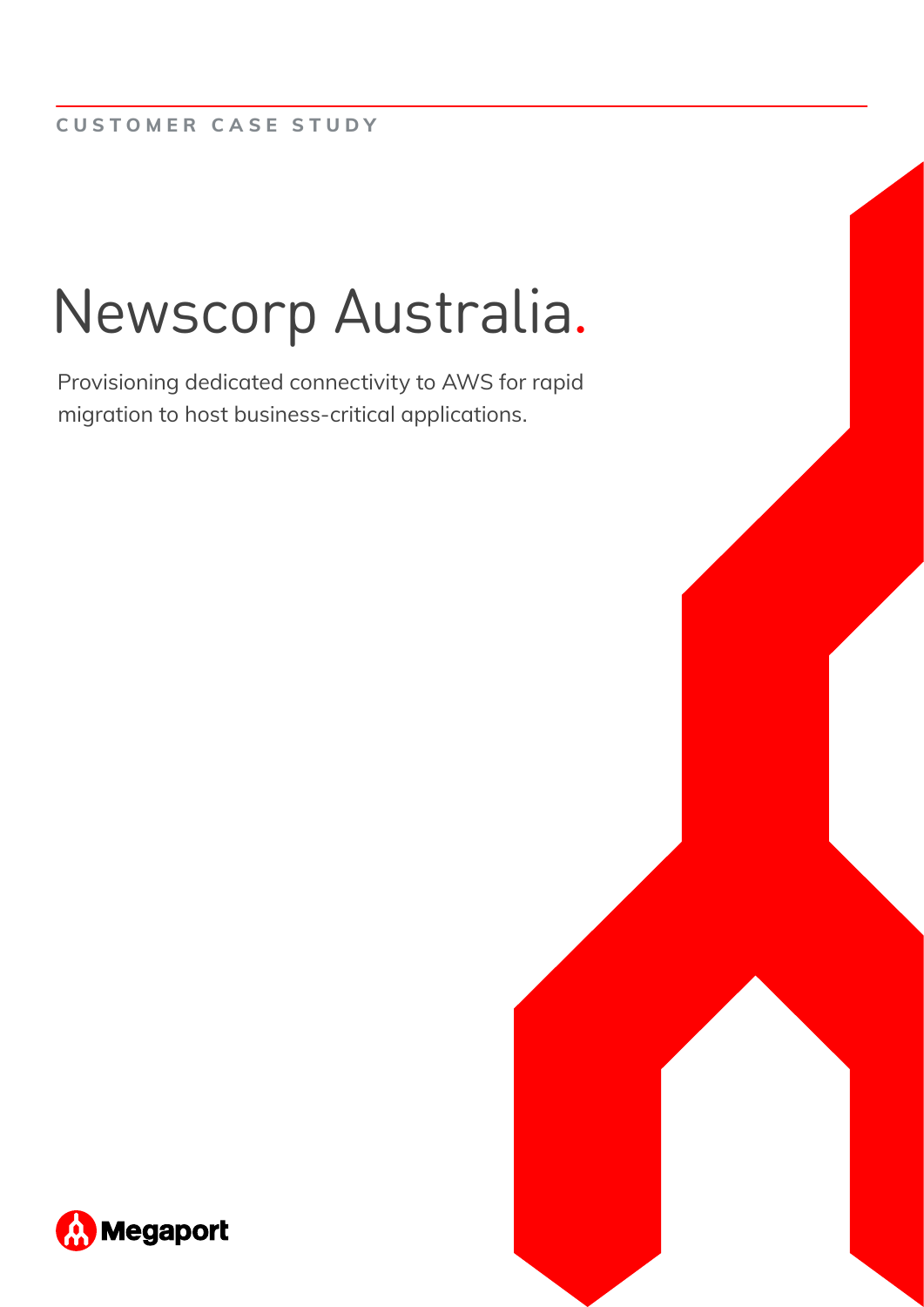### About Newscorp Australia

News Corp Australia is the country's leading media corporation, headquartered in Sydney. The company's digital news sites have a monthly unique audience of 6.7 million, Australia and as multiplatform leaders in lifestyle brands, News Corp's online media in food, health, parenting, style, and property reaches over 7.2 million Australians, each month.

## News Corp

#### Challenge

News Corp required resilient connectivity for rapid cloud migration to a multi-VPC Hub/Spoke architecture to host business-critical content publishing, analytics, and corporate finance applications.

The company originally deployed workloads into AWS Asia-Pacific (Sydney) using a single Virtual Private Cloud (VPC) following a pilot in AWS Asia Pacific (Singapore). The connectivity to AWS was not resilient, consisting of a single Direct Connect and an internetbased VPN connection. The company required their related network connectivity, from their on-premise environment into AWS, to be matured into a highperformance Direct Connect based private network. As News Corp's primary data centre was not in the same AWS Direct Connect edge location, they required a Network Service Provider (NSP) to link to a redundant Direct Connect.

On exploring the market, News Corp found that NSPs required significant capital investment and offered inflexible models involving set bandwidth sizing and volumes. These options did not align to the on-demand and variable charging for which AWS is renowned.

#### Solution

News Corp provisioned connectivity through Megaport's Software Defined Network (SDN) for rapid data migration to AWS. This network solution enabled the company to consume AWS services on demand with pay-as-you-need billing and scalable bandwidth that was dialed up and down depending on the volume of data being moved.

News Corp connected to Megaport with ease as their services were available from within the colocation facilities of News Corp's primary data centre in Sydney. Through Megaport's comprehensive and self-provisioning Portal, News Corp's Network team were able to stand up Virtual Cross Connects (VXCs), individual 802.1q VLANs, to more than 40 VPCs over a single Direct Connect. Megaport provided them the ability to monitor and manage speeds for each individual VXC that was mapped to a single Direct Connect. Megaport's flexible service has also allowed the team to address short-notice requirements for segmented VPC workloads requiring resilient connectivity for key third-party providers also hosted in AWS (e.g. MongoDB Atlas).

The below diagram is illustrative of News Corp's general connectivity pattern per VPC.

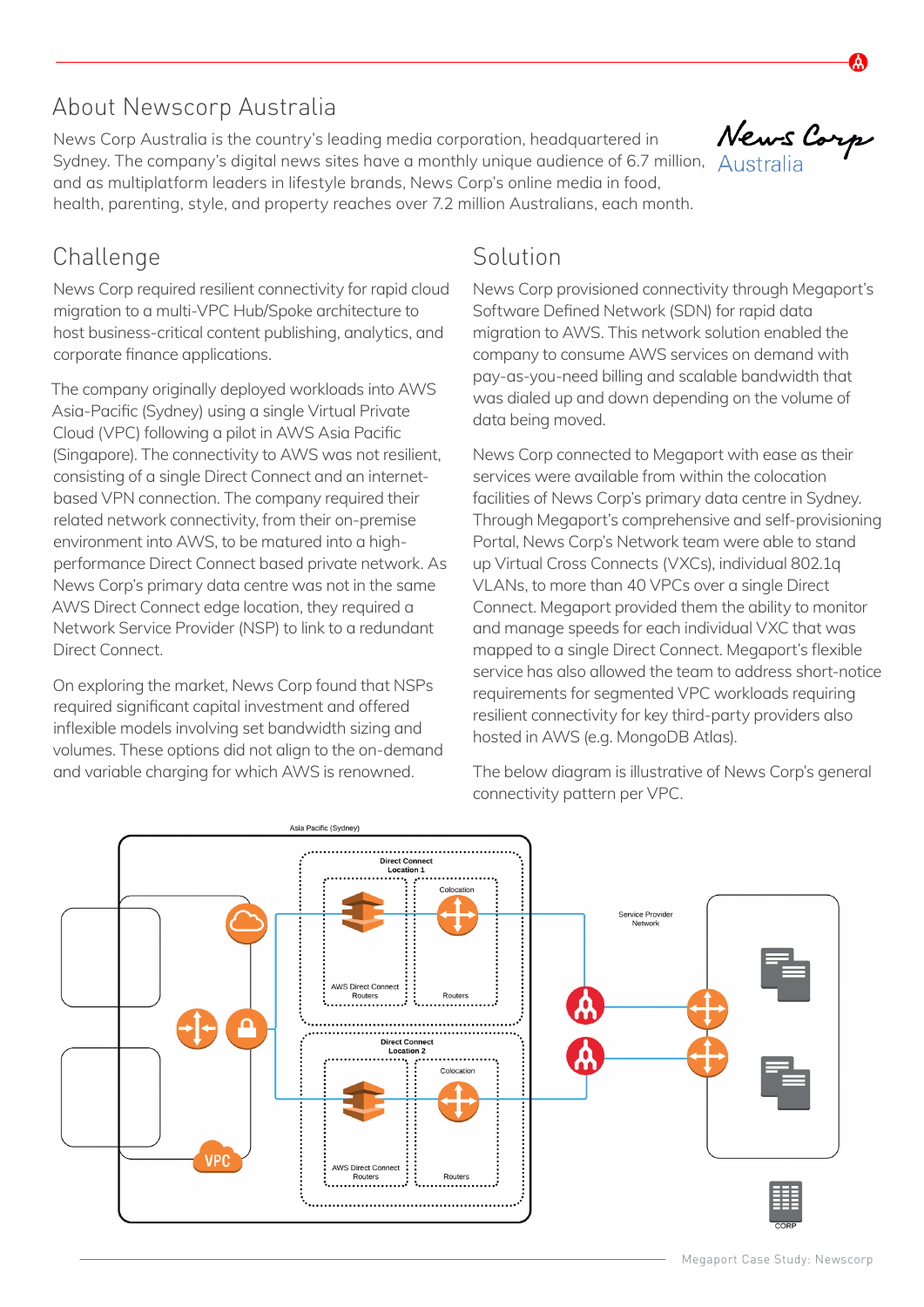#### Benefits

As leaders in Network as a Service (NaaS), Megaport was chosen for connectivity to AWS to deliver on the promise of truly flexible, on-demand, API infrastructure as code services.

News Corp has been able to break out of the inaccurate cycle of network over/under provisioning associated with traditional consumption models. The company can now proactively deliver high-performance services that can easily scale up or down to suit their dynamic business demands. News Corp made significant savings on time as services were immediately available in their colocation data centre. In terms of cost savings, they avoided spending unnecessary capital that other providers required for connectivity.

News Corp have now scaled to more than 90 primary and redundant VXC Services across their AWS workloads with no impact to the existing Network Operations team. Megaport was easy to adopt, had a low barrier to entry for training, and does not require the team to perform any significant ongoing management.

#### 

We have always had a progressive stance towards using public cloud for our production workloads. As our needs evolve, we believe that Megaport's ondemand and API-driven connectivity services are tightly aligned to our own strategy to be a dynamic content provider in the emerging API economy.  $\bullet\bullet$ 

> **– Nicholas Tan, Chief Architect - Infrastructure, Cloud, and Cyber, News Corp Australia**

#### Future Plans

News Corp Australia continues to expand with AWS, operating additional workloads in Europe and the US. Megaport's on-demand service continues to solve a range use cases presented to the team. A potential future use for AWS connectivity via Megaport is connecting the company's on-premise studio facilities to a third-party's AWS environment. They could do so via a high-speed Direct Connect for just one day before tearing the link down.